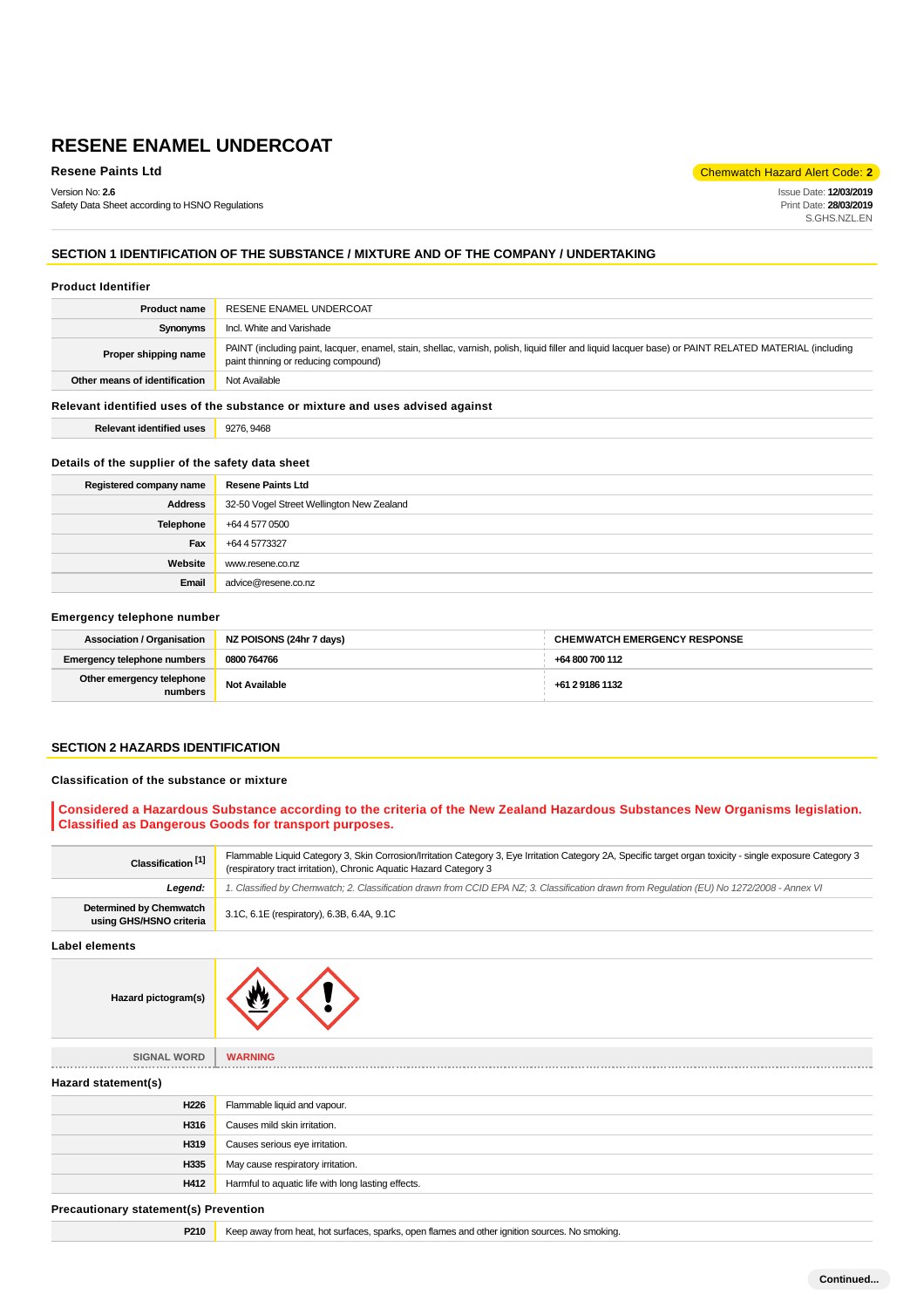#### **Precautionary statement(s) Response**

| P370+P378                                  | In case of fire: Use alcohol resistant foam or normal protein foam to extinguish. |  |  |  |  |  |
|--------------------------------------------|-----------------------------------------------------------------------------------|--|--|--|--|--|
|                                            |                                                                                   |  |  |  |  |  |
| <b>Precautionary statement(s) Storage</b>  |                                                                                   |  |  |  |  |  |
| P403+P235                                  | Store in a well-ventilated place. Keep cool.                                      |  |  |  |  |  |
|                                            |                                                                                   |  |  |  |  |  |
| <b>Precautionary statement(s) Disposal</b> |                                                                                   |  |  |  |  |  |
| P501                                       | Dispose of contents/container in accordance with local regulations.               |  |  |  |  |  |

# **SECTION 3 COMPOSITION / INFORMATION ON INGREDIENTS**

#### **Substances**

See section below for composition of Mixtures

#### **Mixtures**

| <b>CAS No</b> | %[weight] | Name                                   |
|---------------|-----------|----------------------------------------|
| 107-41-5      | -4.5      | hexylene glycol                        |
| 64742-48-9.   | 12.9      | naphtha petroleum, heavy, hydrotreated |
| 96-29-7       | 0.1       | methyl ethyl ketoxime                  |

# **SECTION 4 FIRST AID MEASURES**

#### **Description of first aid measures**

| <b>Eye Contact</b>  | If this product comes in contact with the eyes:<br>$\triangleright$ Wash out immediately with fresh running water.<br>Ensure complete irrigation of the eye by keeping eyelids apart and away from eye and moving the eyelids by occasionally lifting the upper and lower lids.<br>▶ Seek medical attention if pain persists or recurs.<br>► Removal of contact lenses after an eye injury should only be undertaken by skilled personnel. |
|---------------------|--------------------------------------------------------------------------------------------------------------------------------------------------------------------------------------------------------------------------------------------------------------------------------------------------------------------------------------------------------------------------------------------------------------------------------------------|
| <b>Skin Contact</b> | If skin contact occurs:<br>Immediately remove all contaminated clothing, including footwear.<br>Flush skin and hair with running water (and soap if available).<br>▶ Seek medical attention in event of irritation.                                                                                                                                                                                                                        |
| <b>Inhalation</b>   | If fumes, aerosols or combustion products are inhaled remove from contaminated area.<br>• Other measures are usually unnecessary.                                                                                                                                                                                                                                                                                                          |
| Ingestion           | Immediately give a glass of water.<br>First aid is not generally required. If in doubt, contact a Poisons Information Centre or a doctor.                                                                                                                                                                                                                                                                                                  |

#### **Indication of any immediate medical attention and special treatment needed**

Treat symptomatically.

#### **SECTION 5 FIREFIGHTING MEASURES**

#### **Extinguishing media**

Foam.

#### **Special hazards arising from the substrate or mixture**

| <b>Fire Incompatibility</b>    | $\blacktriangleright$ Avoid contamination with oxidising agents                                                                                                                     |  |  |  |
|--------------------------------|-------------------------------------------------------------------------------------------------------------------------------------------------------------------------------------|--|--|--|
| <b>Advice for firefighters</b> |                                                                                                                                                                                     |  |  |  |
| <b>Fire Fighting</b>           | Alert Fire Brigade and tell them location and nature of hazard.                                                                                                                     |  |  |  |
| <b>Fire/Explosion Hazard</b>   | • Liquid and vapour are flammable.<br>Combustion products include:<br>carbon monoxide (CO)<br>carbon dioxide (CO2)<br>other pyrolysis products typical of burning organic material. |  |  |  |

# **SECTION 6 ACCIDENTAL RELEASE MEASURES**

#### **Personal precautions, protective equipment and emergency procedures**

See section 8

### **Environmental precautions**

See section 12

### **Methods and material for containment and cleaning up**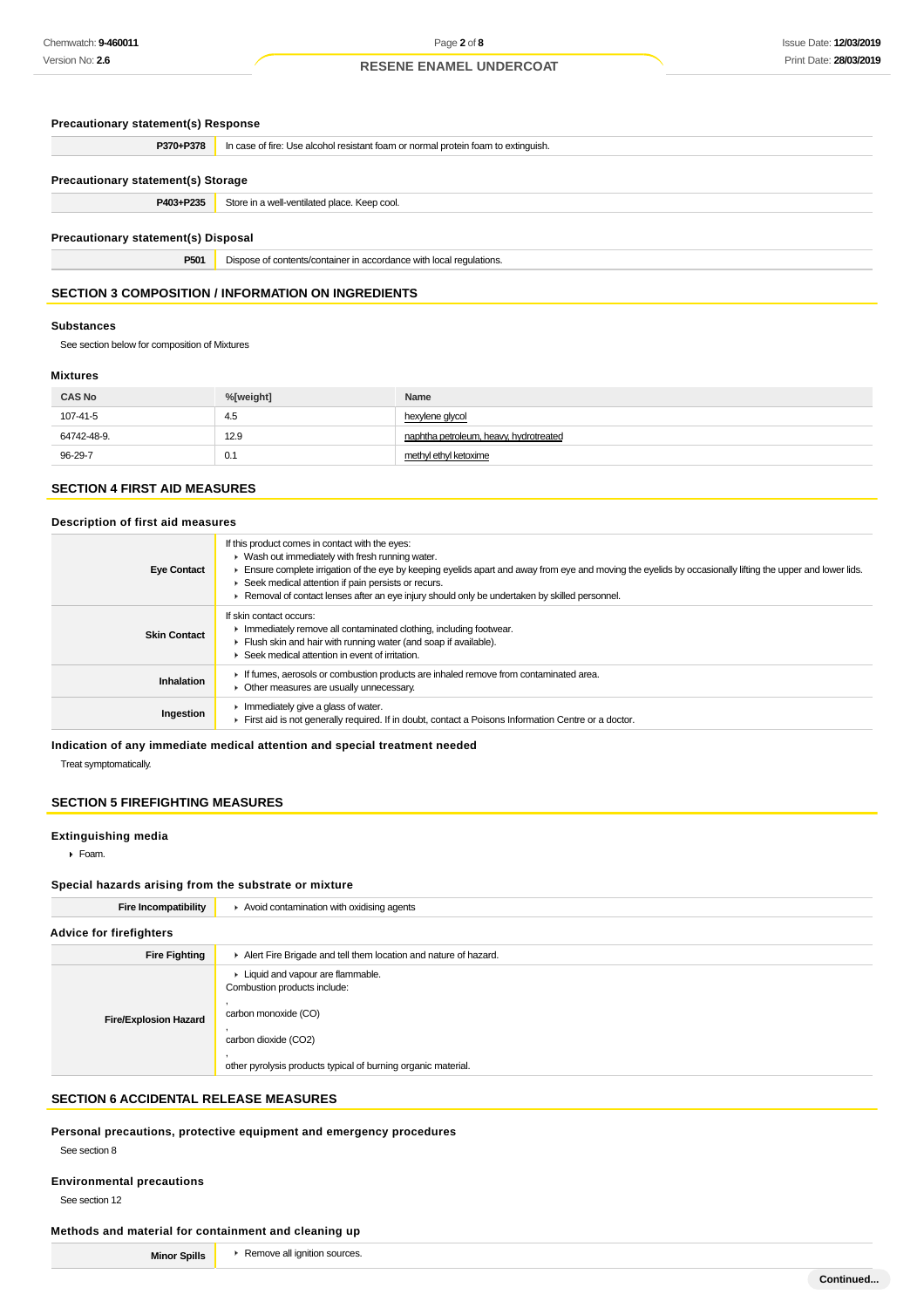|                     | Contain spill with sawdust or sand then place in suitable container for disposal. Clean area with solvent and finally with water to complete clean-up.                                                                   |
|---------------------|--------------------------------------------------------------------------------------------------------------------------------------------------------------------------------------------------------------------------|
| <b>Major Spills</b> | Clear area of personnel and move upwind.<br>Contain spill with sawdust or sand then place in suitable container for disposal. Clean area with solvent and finally with large quantity of water to complete<br>clean- up. |

Personal Protective Equipment advice is contained in Section 8 of the SDS.

# **SECTION 7 HANDLING AND STORAGE**

# **Precautions for safe handling Safe handling** Containers, even those that have been emptied, may contain explosive vapours. Electrostatic discharge may be generated during pumping - this may result in fire. Avoid unnecessary personal contact. **DO NOT** allow clothing wet with material to stay in contact with skin Other information **Fig. 3** Store in original containers in approved flammable liquid storage area. **Conditions for safe storage, including any incompatibilities Suitable container For low viscosity materials (i)**: Drums and jerry cans must be of the non-removable head type. **Storage incompatibility F** Avoid reaction with oxidising agents

## **SECTION 8 EXPOSURE CONTROLS / PERSONAL PROTECTION**

#### **Control parameters**

#### **OCCUPATIONAL EXPOSURE LIMITS (OEL)**

### **INGREDIENT DATA**

| Source                                            | Ingredient                                | <b>Material</b><br>name | <b>TWA</b>          | <b>STEL</b>       | Peak                  | <b>Notes</b>                                                |
|---------------------------------------------------|-------------------------------------------|-------------------------|---------------------|-------------------|-----------------------|-------------------------------------------------------------|
| New Zealand Workplace Exposure<br>Standards (WES) | hexylene glycol                           | Hexylene<br>glycol      | Not<br>Available    | Not<br>Available  | 25 ppm / 121<br>mq/m3 | Not Available                                               |
| New Zealand Workplace Exposure<br>Standards (WES) | naphtha petroleum, heavy,<br>hydrotreated | Oil mist,<br>mineral    | $5 \,\mathrm{mq/m}$ | $10 \text{ mg/m}$ | Not Available         | (om) - Sampled by a method that does not<br>collect vapour. |

#### **EMERGENCY LIMITS**

|                                           | Ingredient            | TEEL-1<br><b>Material name</b><br>Hexylene glycol<br>$2.3$ ppm |               | TEEL-2      | TEEL-3       |
|-------------------------------------------|-----------------------|----------------------------------------------------------------|---------------|-------------|--------------|
|                                           | hexylene glycol       |                                                                |               | 25 ppm      | 150 ppm      |
| naphtha petroleum, heavy,<br>hydrotreated |                       | Naphtha, hydrotreated heavy; (Isopar L-rev 2)                  | 350 mg/m3     | 1,800 mg/m3 | 40,000 mg/m3 |
|                                           | methyl ethyl ketoxime | Butanone oxime; (Ethyl methyl ketoxime)                        | 30 ppm        |             | 250 ppm      |
|                                           |                       |                                                                |               |             |              |
|                                           | Ingredient            | <b>Original IDLH</b><br><b>Revised IDLH</b>                    |               |             |              |
|                                           | hexylene glycol       | Not Available                                                  | Not Available |             |              |
| naphtha petroleum, heavy,<br>hydrotreated |                       | 2,500 mg/m3                                                    | Not Available |             |              |
|                                           | methyl ethyl ketoxime | Not Available                                                  | Not Available |             |              |

#### **Exposure controls**

| Appropriate engineering<br>controls | Engineering controls are used to remove a hazard or place a barrier between the worker and the hazard.                                                                                                    |
|-------------------------------------|-----------------------------------------------------------------------------------------------------------------------------------------------------------------------------------------------------------|
| <b>Personal protection</b>          | <b>ACTIONS</b>                                                                                                                                                                                            |
| Eye and face protection             | Safety glasses with side shields.                                                                                                                                                                         |
| <b>Skin protection</b>              | See Hand protection below                                                                                                                                                                                 |
| Hands/feet protection               | ▶ Wear chemical protective gloves, e.g. PVC.<br>The selection of suitable gloves does not only depend on the material, but also on further marks of quality which vary from manufacturer to manufacturer. |
| <b>Body protection</b>              | See Other protection below                                                                                                                                                                                |
| Other protection                    | • Overalls.<br>• Some plastic personal protective equipment (PPE) (e.g. gloves, aprons, overshoes) are not recommended as they may produce static electricity.                                            |

#### **Respiratory protection**

Type A Filter of sufficient capacity.

Where the concentration of gas/particulates in the breathing zone, approaches or exceeds the "Exposure Standard" (or ES), respiratory protection is required. Degree of protection varies with both face-piece and Class of filter; the nature of protection varies with Type of filter.

| Require<br>Factor<br>'rotection | spirator<br>па       | Full-<br>. | <b>Dowards</b><br>Respirator<br><b>A</b> ., |
|---------------------------------|----------------------|------------|---------------------------------------------|
| 10 x E<br>up to                 | <b>ALLO</b><br>A-AUS |            | Class                                       |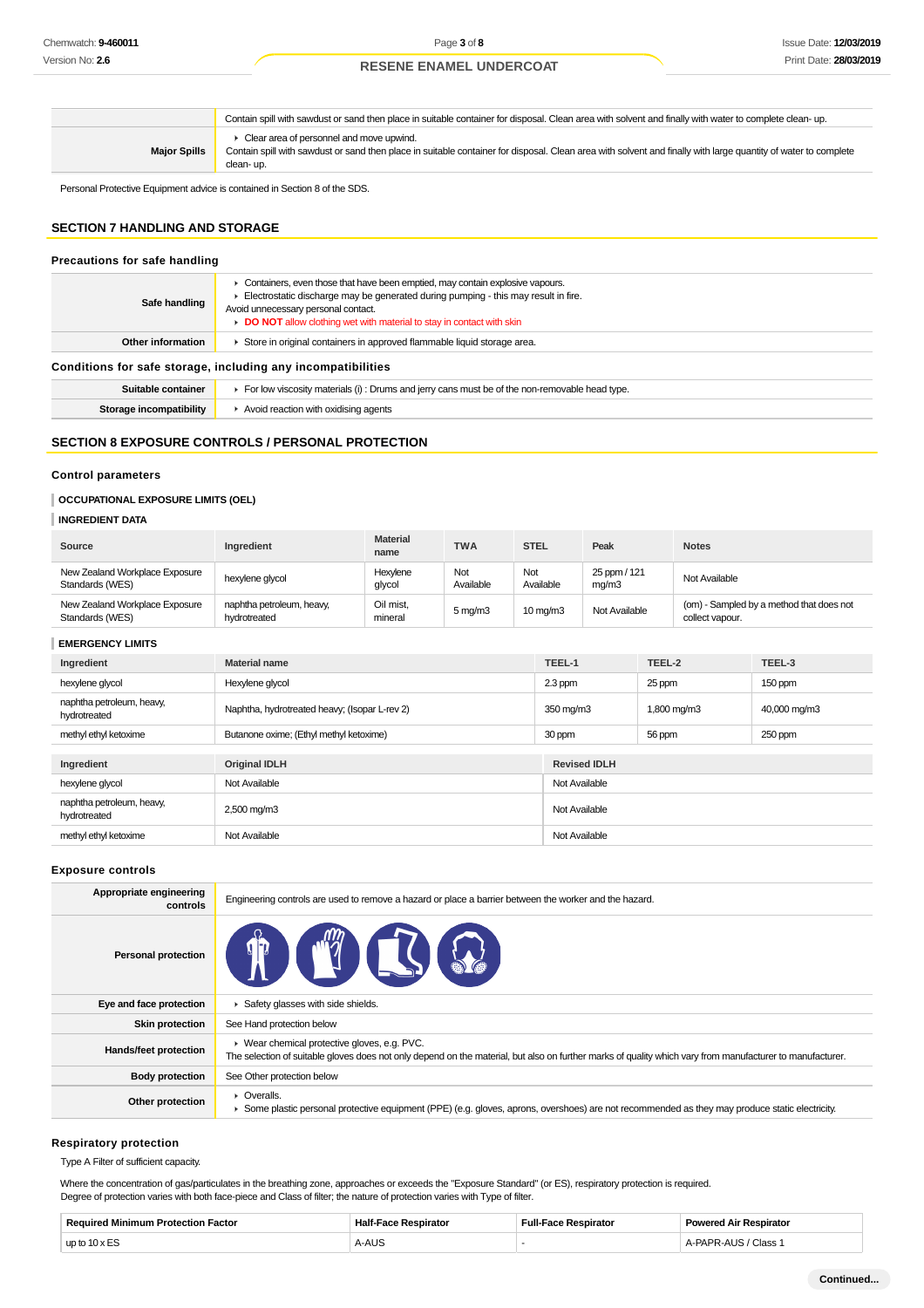| $-$<br>$-$<br>up to $50x$<br>$\sim$ $\sim$ | Class<br>. | - |
|--------------------------------------------|------------|---|
| up to $100 \times ES$<br>$\sim$            | A-2        |   |

^ - Full-face

A(All classes) = Organic vapours, B AUS or B1 = Acid gasses, B2 = Acid gas or hydrogen cyanide(HCN), B3 = Acid gas or hydrogen cyanide(HCN), E = Sulfur dioxide(SO2), G = Agricultural chemicals, K = Ammonia(NH3), Hg = Mercury, NO = Oxides of nitrogen, MB = Methyl bromide, AX = Low boiling point organic compounds(below 65 degC)

# **SECTION 9 PHYSICAL AND CHEMICAL PROPERTIES**

## **Information on basic physical and chemical properties**

| Appearance                                      | This product is a mixture with mild solvent odour |                                            |               |
|-------------------------------------------------|---------------------------------------------------|--------------------------------------------|---------------|
|                                                 |                                                   |                                            |               |
| <b>Physical state</b>                           | Liquid                                            | Relative density (Water = $1$ )            | 1.40-1.49     |
| Odour                                           | Not Available                                     | Partition coefficient n-octanol /<br>water | Not Available |
| <b>Odour threshold</b>                          | Not Available                                     | Auto-ignition temperature (°C)             | 260           |
| pH (as supplied)                                | Not Available                                     | Decomposition temperature                  | Not Available |
| Melting point / freezing point<br>(°C)          | Not Available                                     | <b>Viscosity (cSt)</b>                     | 400-600       |
| Initial boiling point and boiling<br>range (°C) | 161                                               | Molecular weight (g/mol)                   | Not Available |
| Flash point (°C)                                | 40                                                | <b>Taste</b>                               | Not Available |
| <b>Evaporation rate</b>                         | Not Available                                     | <b>Explosive properties</b>                | Not Available |
| Flammability                                    | Flammable.                                        | <b>Oxidising properties</b>                | Not Available |
| Upper Explosive Limit (%)                       | Not Available                                     | Surface Tension (dyn/cm or<br>$mN/m$ )     | Not Available |
| Lower Explosive Limit (%)                       | 0.8                                               | <b>Volatile Component (%vol)</b>           | 52            |
| Vapour pressure (kPa)                           | 0.4                                               | Gas group                                  | Not Available |
| Solubility in water                             | Immiscible                                        | pH as a solution (1%)                      | Not Available |
| Vapour density ( $Air = 1$ )                    | Not Available                                     | VOC g/L                                    | 415           |

## **SECTION 10 STABILITY AND REACTIVITY**

| Reactivity                                 | See section 7   |
|--------------------------------------------|-----------------|
| <b>Chemical stability</b>                  | $\cdot$ stable. |
| Possibility of hazardous<br>reactions      | See section 7   |
| <b>Conditions to avoid</b>                 | See section 7   |
| Incompatible materials                     | See section 7   |
| <b>Hazardous decomposition</b><br>products | See section 5   |

## **SECTION 11 TOXICOLOGICAL INFORMATION**

#### **Information on toxicological effects**

| <b>Inhaled</b>       | Nerve damage can be caused by some non-ring hydrocarbons.                                                                                                                                                                                                                                                                                                                                                                                                                                                                                                |                             |  |
|----------------------|----------------------------------------------------------------------------------------------------------------------------------------------------------------------------------------------------------------------------------------------------------------------------------------------------------------------------------------------------------------------------------------------------------------------------------------------------------------------------------------------------------------------------------------------------------|-----------------------------|--|
| Ingestion            | Isoparaffinic hydrocarbons cause temporary lethargy, weakness, inco-ordination and diarrhoea.                                                                                                                                                                                                                                                                                                                                                                                                                                                            |                             |  |
| <b>Skin Contact</b>  | Repeated exposure may cause skin cracking, flaking or drying following normal handling and use.<br>There is some evidence to suggest that this material can cause inflammation of the skin on contact in some persons.<br>Skin exposure to isoparaffins may produce slight to moderate irritation in animals and humans.<br>The liquid may be able to be mixed with fats or oils and may degrease the skin, producing a skin reaction described as non-allergic contact dermatitis.<br>The material may accentuate any pre-existing dermatitis condition |                             |  |
| Eye                  | This material can cause eye irritation and damage in some persons.<br>Instillation of isoparaffins into rabbit eyes produces only slight irritation.                                                                                                                                                                                                                                                                                                                                                                                                     |                             |  |
| Chronic              | Long-term exposure to the product is not thought to produce chronic effects adverse to the health (as classified by EC Directives using animal models);<br>nevertheless exposure by all routes should be minimised as a matter of course.<br>Prolonged or repeated skin contact may cause drying with cracking, irritation and possible dermatitis following.                                                                                                                                                                                            |                             |  |
|                      |                                                                                                                                                                                                                                                                                                                                                                                                                                                                                                                                                          |                             |  |
| <b>RESENE ENAMEL</b> | <b>TOXICITY</b>                                                                                                                                                                                                                                                                                                                                                                                                                                                                                                                                          | <b>IRRITATION</b>           |  |
| <b>UNDERCOAT</b>     | Not Available                                                                                                                                                                                                                                                                                                                                                                                                                                                                                                                                            | Not Available               |  |
|                      |                                                                                                                                                                                                                                                                                                                                                                                                                                                                                                                                                          |                             |  |
|                      | <b>TOXICITY</b>                                                                                                                                                                                                                                                                                                                                                                                                                                                                                                                                          | <b>IRRITATION</b>           |  |
|                      | Dermal (rabbit) LD50: >5000 mg/kg <sup>[2]</sup>                                                                                                                                                                                                                                                                                                                                                                                                                                                                                                         | Eye (rabbit): 93mg - SEVERE |  |
| hexylene glycol      |                                                                                                                                                                                                                                                                                                                                                                                                                                                                                                                                                          |                             |  |

Oral (rat) LD50: =3692 mg/kg<sup>[2]</sup> Skin (rabbit):465 mg open-mild

Skin (rabbit):465mg/24hr-moderate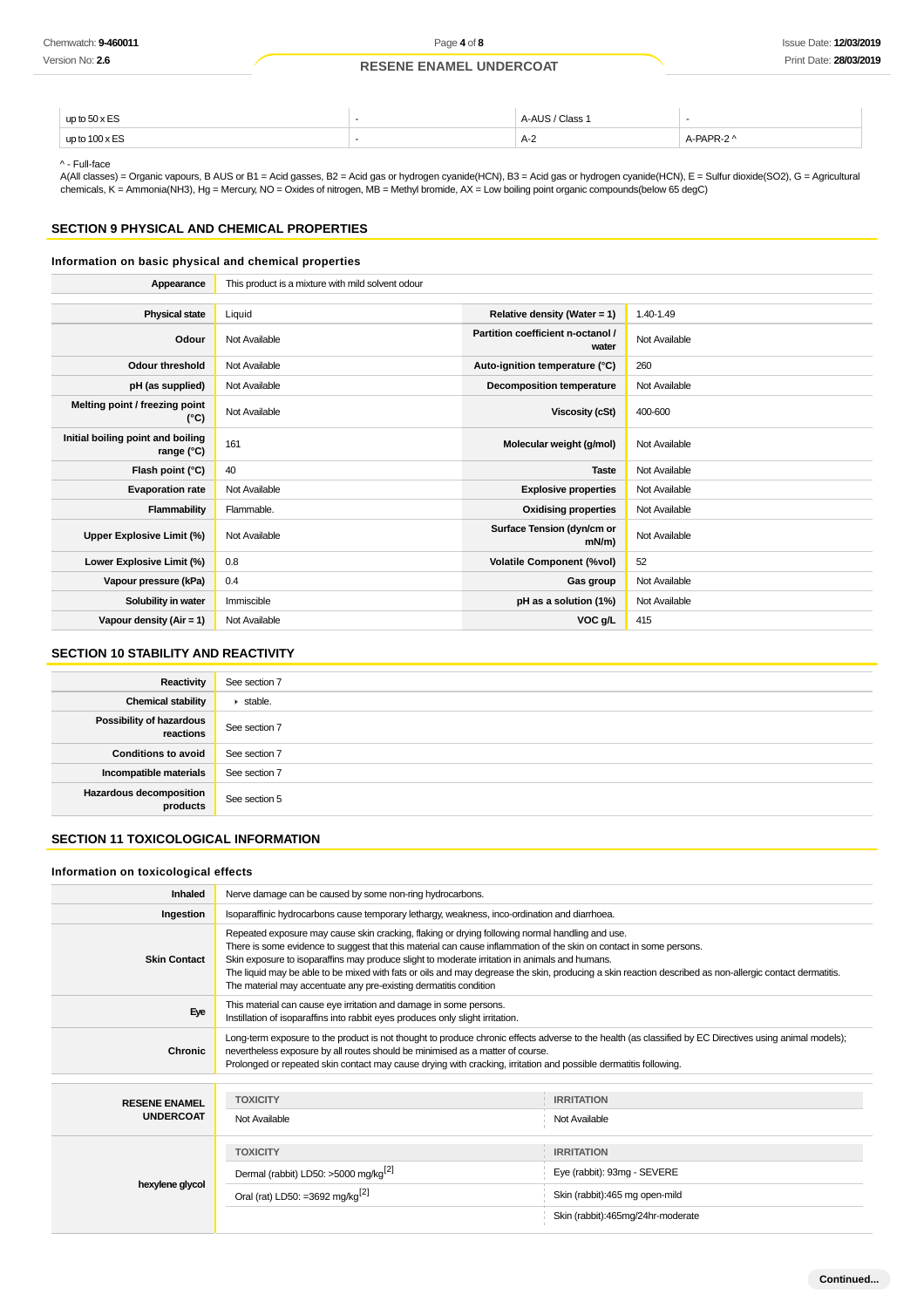|                                                                                                    | <b>TOXICITY</b>                                                                                                                                                                                                                                                                                    | <b>IRRITATION</b>               |   |
|----------------------------------------------------------------------------------------------------|----------------------------------------------------------------------------------------------------------------------------------------------------------------------------------------------------------------------------------------------------------------------------------------------------|---------------------------------|---|
| naphtha petroleum, heavy,                                                                          | Dermal (rabbit) LD50: >1900 mg/kg <sup>[1]</sup>                                                                                                                                                                                                                                                   | Not Available                   |   |
| hydrotreated                                                                                       | Inhalation (rat) LC50: 8.5 mg/l/4H <sup>[2]</sup>                                                                                                                                                                                                                                                  |                                 |   |
|                                                                                                    | Oral (rat) LD50: >4500 mg/kg <sup>[1]</sup>                                                                                                                                                                                                                                                        |                                 |   |
|                                                                                                    | <b>TOXICITY</b>                                                                                                                                                                                                                                                                                    | <b>IRRITATION</b>               |   |
|                                                                                                    | Dermal (rabbit) LD50: 2-1.8 mg/kg <sup>[2]</sup>                                                                                                                                                                                                                                                   | Eye (rabbit): 0.1 ml - SEVERE   |   |
| methyl ethyl ketoxime                                                                              | Inhalation (rat) LC50: 20 mg/l/4h** $^{[2]}$                                                                                                                                                                                                                                                       |                                 |   |
|                                                                                                    | Oral (rat) LD50: >900 mg/kg <sup>[1]</sup>                                                                                                                                                                                                                                                         |                                 |   |
| Legend:                                                                                            | 1. Value obtained from Europe ECHA Registered Substances - Acute toxicity 2.* Value obtained from manufacturer's SDS. Unless otherwise specified<br>data extracted from RTECS - Register of Toxic Effect of chemical Substances                                                                    |                                 |   |
| <b>HEXYLENE GLYCOL</b>                                                                             | Hexylene glycol is of low acute toxicity but may be acutely lethal at very high doses.                                                                                                                                                                                                             |                                 |   |
| <b>NAPHTHA PETROLEUM,</b><br>HEAVY, HYDROTREATED                                                   | For petroleum: This product contains benzene, which can cause acute myeloid leukaemia, and n-hexane, which can be metabolized to compounds which are<br>toxic to the nervous system.                                                                                                               |                                 |   |
| <b>METHYL ETHYL KETOXIME</b>                                                                       | The following information refers to contact allergens as a group and may not be specific to this product.<br>For methyl ethyl ketoxime (MEKO): At medium to high concentrations, MEKO increased the rate of liver tumours in animal testing.<br>Mammalian lymphocyte mutagen *Huls Canada ** Merck |                                 |   |
| <b>RESENE ENAMEL</b><br><b>UNDERCOAT &amp; NAPHTHA</b><br>PETROLEUM, HEAVY,<br><b>HYDROTREATED</b> | Animal studies indicate that normal, branched and cyclic paraffins are absorbed from the gastrointestinal tract and that the absorption of n-paraffins is<br>inversely proportional to the carbon chain length, with little absorption above C30.                                                  |                                 |   |
| <b>Acute Toxicity</b>                                                                              | ×                                                                                                                                                                                                                                                                                                  | Carcinogenicity                 | × |
| <b>Skin Irritation/Corrosion</b>                                                                   | $\checkmark$                                                                                                                                                                                                                                                                                       | Reproductivity                  | × |
| Serious Eye Damage/Irritation                                                                      | ✔                                                                                                                                                                                                                                                                                                  | <b>STOT - Single Exposure</b>   | ✔ |
| <b>Respiratory or Skin</b><br>sensitisation                                                        | ×                                                                                                                                                                                                                                                                                                  | <b>STOT - Repeated Exposure</b> | × |

**Mutagenicity X** Aspiration Hazard

# **SECTION 12 ECOLOGICAL INFORMATION**

#### **Toxicity**

|                                          | <b>ENDPOINT</b>  | <b>TEST DURATION (HR)</b> | <b>SPECIES</b>                | VALUE            | <b>SOURCE</b>    |
|------------------------------------------|------------------|---------------------------|-------------------------------|------------------|------------------|
| <b>RESENE ENAMEL</b><br><b>UNDERCOAT</b> | Not<br>Available | Not Available             | Not Available                 | Not<br>Available | Not<br>Available |
|                                          | <b>ENDPOINT</b>  | <b>TEST DURATION (HR)</b> | <b>SPECIES</b>                | VALUE            | <b>SOURCE</b>    |
|                                          | <b>LC50</b>      | 96                        | Fish                          | 8-mg/L           | $\overline{2}$   |
| hexylene glycol                          | <b>EC50</b>      | 48                        | Crustacea                     | 2-800mg/L        | $\overline{2}$   |
|                                          | <b>EC50</b>      | 72                        | Algae or other aquatic plants | >429mg/L         | 2                |
|                                          | <b>NOEC</b>      | 72                        | Algae or other aquatic plants | 429mg/L          | $\boldsymbol{2}$ |
|                                          | <b>ENDPOINT</b>  | <b>TEST DURATION (HR)</b> | <b>SPECIES</b>                | VALUE            | <b>SOURCE</b>    |
| naphtha petroleum, heavy,                | <b>LC50</b>      | 96                        | Fish                          | 4.1mg/L          | 2                |
| hydrotreated                             | <b>EC50</b>      | 48                        | Crustacea                     | 4.5mg/L          | $\overline{2}$   |
|                                          | <b>EC50</b>      | 72                        | Algae or other aquatic plants | $>1$ -mg/L       | $\frac{1}{2}$    |
|                                          | <b>ENDPOINT</b>  | <b>TEST DURATION (HR)</b> | <b>SPECIES</b>                | VALUE            | <b>SOURCE</b>    |
|                                          | <b>LC50</b>      | 96                        | Fish                          | 37.890mg/L       | 3                |
|                                          | <b>EC50</b>      | 48                        | Crustacea                     | ca.201mg/L       | $\overline{2}$   |
| methyl ethyl ketoxime                    | <b>EC50</b>      | 96                        | Algae or other aquatic plants | 4.557mg/L        | 3                |
|                                          | <b>EC20</b>      | 72                        | Algae or other aquatic plants | ca.55mg/L        | 2                |
|                                          | <b>NOEC</b>      | 72                        | Algae or other aquatic plants | ca.1.02mg/L      | $\overline{2}$   |

**Legend:** Extracted from 1. IUCLID Toxicity Data 2. Europe ECHA Registered Substances - Ecotoxicological Information - Aquatic Toxicity 3. EPIWIN Suite V3.12 (QSAR) - Aquatic Toxicity Data (Estimated) 4. US EPA, Ecotox database - Aquatic Toxicity Data 5. ECETOC Aquatic Hazard Assessment Data 6. NITE (Japan) - Bioconcentration Data 7. METI (Japan) - Bioconcentration Data 8. Vendor Data

**Legend:**  $\mathbf{X}$  – Data either not available or does not fill the criteria for classification

 $\blacktriangleright$  – Data available to make classification

 $\boldsymbol{\mathsf{x}}$ 

Harmful to aquatic organisms, may cause long-term adverse effects in the aquatic environment. Do NOT allow product to come in contact with surface waters or to intertidal areas below the mean high water mark. Drinking Water Standards: hydrocarbon total: 10 ug/l (UK max.).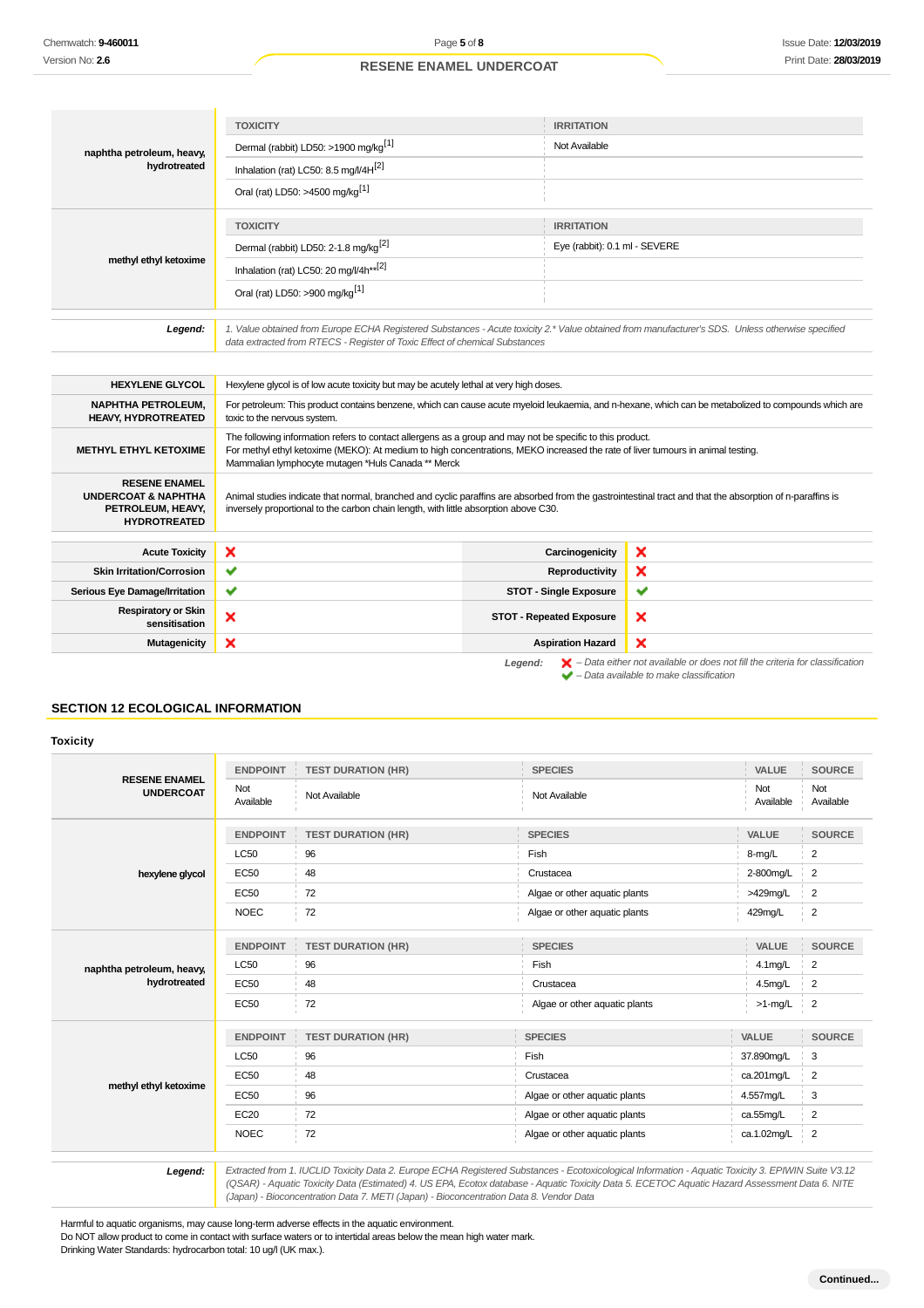For Hydrocarbons: log Kow 1.

## **Persistence and degradability**

| Ingredient            | Persistence: Water/Soil | Persistence: Air |
|-----------------------|-------------------------|------------------|
| hexylene glycol       | LOW                     | <b>LOW</b>       |
| methyl ethyl ketoxime | LOW                     | <b>LOW</b>       |

## **Bioaccumulative potential**

| Ingredient            | <b>Bioaccumulation</b>   |
|-----------------------|--------------------------|
| hexylene glycol       | LOW (LogKOW = $0.5802$ ) |
| methyl ethyl ketoxime | LOW (BCF = $5.8$ )       |

## **Mobility in soil**

| Ingredient            | <b>Mobility</b>       |
|-----------------------|-----------------------|
| hexylene glycol       | $HIGH (KOC = 1)$      |
| methyl ethyl ketoxime | LOW ( $KOC = 130.8$ ) |

# **SECTION 13 DISPOSAL CONSIDERATIONS**

# **Waste treatment methods**

| <b>Product / Packaging disposal</b> | Legislation addressing waste disposal requirements may differ by country, state and/ or territory.<br>DO NOT allow wash water from cleaning or process equipment to enter drains.<br>Recycle wherever possible.<br>Consult manufacturer for recycling option.<br>Resene Paintwise accepts residual unwanted paint and packaging. See Resene website for Paintwise information. |
|-------------------------------------|--------------------------------------------------------------------------------------------------------------------------------------------------------------------------------------------------------------------------------------------------------------------------------------------------------------------------------------------------------------------------------|
|-------------------------------------|--------------------------------------------------------------------------------------------------------------------------------------------------------------------------------------------------------------------------------------------------------------------------------------------------------------------------------------------------------------------------------|

Ensure that the hazardous substance is disposed in accordance with the Hazardous Substances (Disposal) Notice 2017

# **Disposal Requirements**

Packages that have been in direct contact with the hazardous substance must be only disposed if the hazardous substance was appropriately removed and cleaned out from the package.

# **SECTION 14 TRANSPORT INFORMATION**

# **Labels Required**

| Marine Pollutant NO<br>Not Applicable |       |
|---------------------------------------|-------|
| <b>HAZCHEM</b>                        | $-3Y$ |

#### **Land transport (UN)**

| <b>UN number</b>             | 1263                                                                                                                                                                                          |  |
|------------------------------|-----------------------------------------------------------------------------------------------------------------------------------------------------------------------------------------------|--|
| UN proper shipping name      | PAINT (including paint, lacquer, enamel, stain, shellac, varnish, polish, liquid filler and liquid lacquer base) or PAINT RELATED MATERIAL (including<br>paint thinning or reducing compound) |  |
| Transport hazard class(es)   | Class<br>3<br>Not Applicable<br>Subrisk                                                                                                                                                       |  |
| Packing group                | Ш                                                                                                                                                                                             |  |
| <b>Environmental hazard</b>  | Not Applicable                                                                                                                                                                                |  |
| Special precautions for user | Special provisions<br>163; 223; 367<br>5L<br>Limited quantity                                                                                                                                 |  |

## **Air transport (ICAO-IATA / DGR)**

| UN number                  | 1263                                                                                                                                                                                         |  |
|----------------------------|----------------------------------------------------------------------------------------------------------------------------------------------------------------------------------------------|--|
| UN proper shipping name    | Paint (including paint, lacquer, enamel, stain, shellac, varnish, polish, liquid filler and liquid lacquer base); Paint related material (including paint thinning<br>or reducing compounds) |  |
| Transport hazard class(es) | <b>ICAO/IATA Class</b><br>3<br>ICAO / IATA Subrisk<br>Not Applicable<br><b>ERG Code</b><br>3L                                                                                                |  |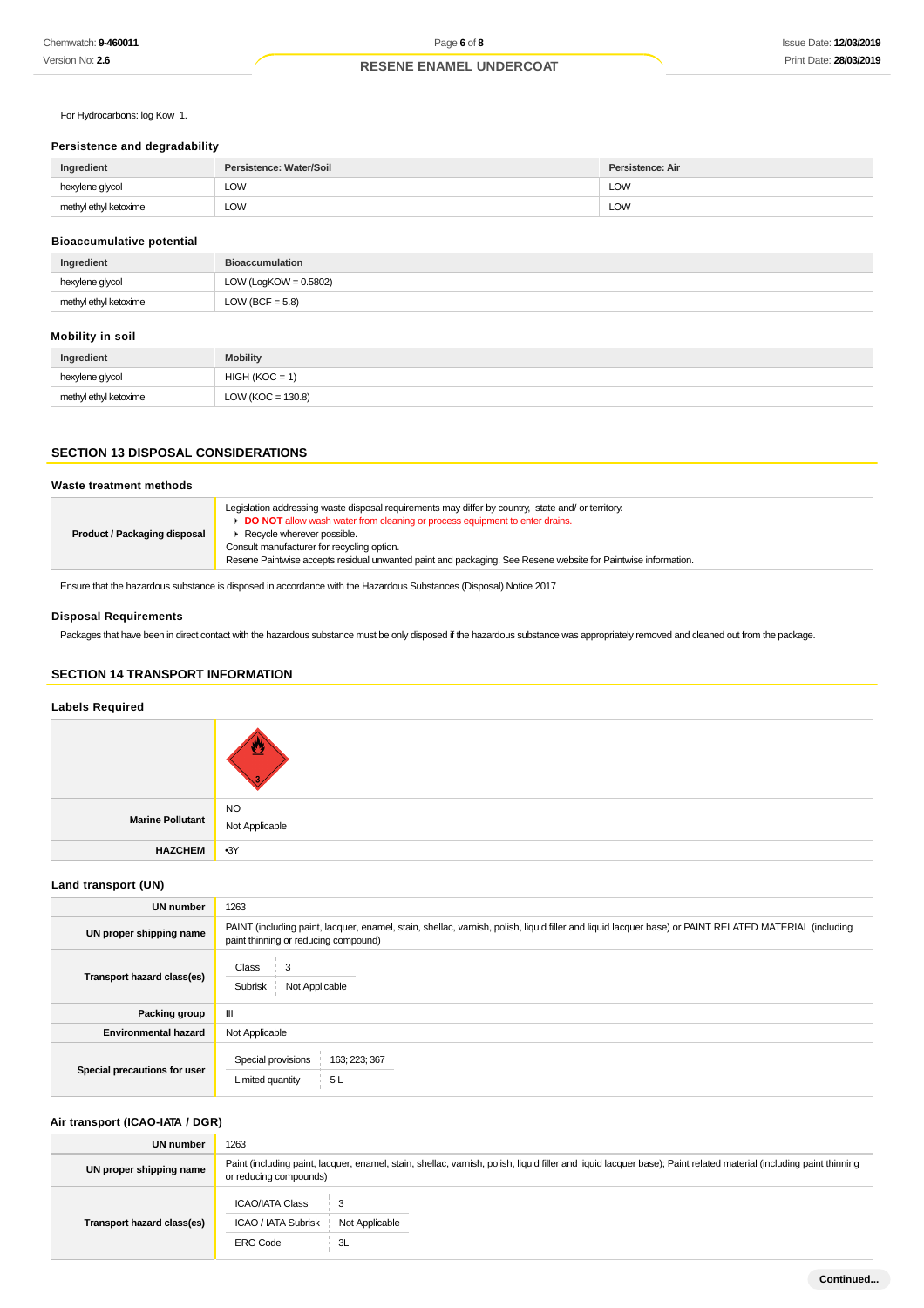| Packing group                | $\mathbf{III}$                                            |             |
|------------------------------|-----------------------------------------------------------|-------------|
| <b>Environmental hazard</b>  | Not Applicable                                            |             |
|                              | Special provisions                                        | A3 A72 A192 |
|                              | Cargo Only Packing Instructions                           | 366         |
|                              | Cargo Only Maximum Qty / Pack                             | 220L        |
| Special precautions for user | Passenger and Cargo Packing Instructions                  | 355         |
|                              | Passenger and Cargo Maximum Qty / Pack                    | 60L         |
|                              | Passenger and Cargo Limited Quantity Packing Instructions | Y344        |
|                              | Passenger and Cargo Limited Maximum Qty / Pack            | 10L         |

## **Sea transport (IMDG-Code / GGVSee)**

| UN number                    | 1263                                                                                                                                                                                          |  |
|------------------------------|-----------------------------------------------------------------------------------------------------------------------------------------------------------------------------------------------|--|
| UN proper shipping name      | PAINT (including paint, lacquer, enamel, stain, shellac, varnish, polish, liquid filler and liquid lacquer base) or PAINT RELATED MATERIAL (including<br>paint thinning or reducing compound) |  |
| Transport hazard class(es)   | <b>IMDG Class</b><br>3<br><b>IMDG Subrisk</b><br>Not Applicable                                                                                                                               |  |
| Packing group                | Ш                                                                                                                                                                                             |  |
| <b>Environmental hazard</b>  | Not Applicable                                                                                                                                                                                |  |
| Special precautions for user | F-E, S-E<br><b>EMS Number</b><br>Special provisions<br>163 223 367 955<br><b>Limited Quantities</b><br>5L                                                                                     |  |

**Transport in bulk according to Annex II of MARPOL and the IBC code** Not Applicable

### **SECTION 15 REGULATORY INFORMATION**

## **Safety, health and environmental regulations / legislation specific for the substance or mixture**

This substance is to be managed using the conditions specified in an applicable Group Standard

| <b>HSR Number</b><br><b>Group Standard</b>                                                                                                                       |  |                                                                                                                                             |
|------------------------------------------------------------------------------------------------------------------------------------------------------------------|--|---------------------------------------------------------------------------------------------------------------------------------------------|
| Surface Coatings and Colourants (Flammable) Group Standard 2017<br>HSR002662                                                                                     |  |                                                                                                                                             |
| HEXYLENE GLYCOL(107-41-5) IS FOUND ON THE FOLLOWING REGULATORY LISTS                                                                                             |  |                                                                                                                                             |
| GESAMP/EHS Composite List - GESAMP Hazard Profiles<br>IMO IBC Code Chapter 17: Summary of minimum requirements                                                   |  | New Zealand Hazardous Substances and New Organisms (HSNO) Act - Classification of<br>Chemicals                                              |
| IMO IBC Code Chapter 18: List of products to which the Code does not apply<br>IMO MARPOL 73/78 (Annex II) - List of Other Liquid Substances                      |  | New Zealand Hazardous Substances and New Organisms (HSNO) Act - Classification of<br>Chemicals - Classification Data                        |
|                                                                                                                                                                  |  | New Zealand Inventory of Chemicals (NZIoC)                                                                                                  |
|                                                                                                                                                                  |  | New Zealand Workplace Exposure Standards (WES)                                                                                              |
| NAPHTHA PETROLEUM, HEAVY, HYDROTREATED(64742-48-9.) IS FOUND ON THE FOLLOWING REGULATORY LISTS                                                                   |  |                                                                                                                                             |
| IMO Provisional Categorization of Liquid Substances - List 2: Pollutant only mixtures<br>containing at least 99% by weight of components already assessed by IMO |  | New Zealand Land Transport Rule; Dangerous Goods 2005 - Schedule 2 Dangerous Goods in<br><b>Limited Quantities and Consumer Commodities</b> |
| International Agency for Research on Cancer (IARC) - Agents Classified by the IARC                                                                               |  | New Zealand Workplace Exposure Standards (WES)                                                                                              |
| Monographs                                                                                                                                                       |  | United Nations Recommendations on the Transport of Dangerous Goods Model Regulations                                                        |
| International Air Transport Association (IATA) Dangerous Goods Regulations                                                                                       |  | (Chinese)                                                                                                                                   |
| International FOSFA List of Banned Immediate Previous Cargoes                                                                                                    |  | United Nations Recommendations on the Transport of Dangerous Goods Model Regulations<br>(English)                                           |
| International Maritime Dangerous Goods Requirements (IMDG Code)                                                                                                  |  |                                                                                                                                             |
| New Zealand Inventory of Chemicals (NZIoC)                                                                                                                       |  | United Nations Recommendations on the Transport of Dangerous Goods Model Regulations<br>(Spanish)                                           |
| METHYL ETHYL KETOXIME(96-29-7) IS FOUND ON THE FOLLOWING REGULATORY LISTS                                                                                        |  |                                                                                                                                             |
| IMO MARPOL (Annex II) - List of Noxious Liquid Substances Carried in Bulk                                                                                        |  | New Zealand Inventory of Chemicals (NZIoC)                                                                                                  |
| International Air Transport Association (IATA) Dangerous Goods Regulations                                                                                       |  | United Nations Recommendations on the Transport of Dangerous Goods Model Regulations                                                        |
| International Maritime Dangerous Goods Requirements (IMDG Code)                                                                                                  |  | (Chinese)                                                                                                                                   |
| New Zealand Hazardous Substances and New Organisms (HSNO) Act - Classification of<br>Chemicals                                                                   |  | United Nations Recommendations on the Transport of Dangerous Goods Model Regulations<br>(English)                                           |

New Zealand Hazardous Substances and New Organisms (HSNO) Act - Classification of Chemicals - Classification Data

#### **Hazardous Substance Location**

Subject to the Health and Safety at Work (Hazardous Substances) Regulations 2017.

| <b>Hazard Class</b> | Quantity beyond which controls apply for closed<br>containers                        | Quantity beyond which controls apply when use occurring in open<br>containers |
|---------------------|--------------------------------------------------------------------------------------|-------------------------------------------------------------------------------|
| 3.1C                | 500 L in containers greater than 5 L<br>1500 L in containers up to and including 5 L | 250 L<br>250L                                                                 |

(Spanish)

United Nations Recommendations on the Transport of Dangerous Goods Model Regulations